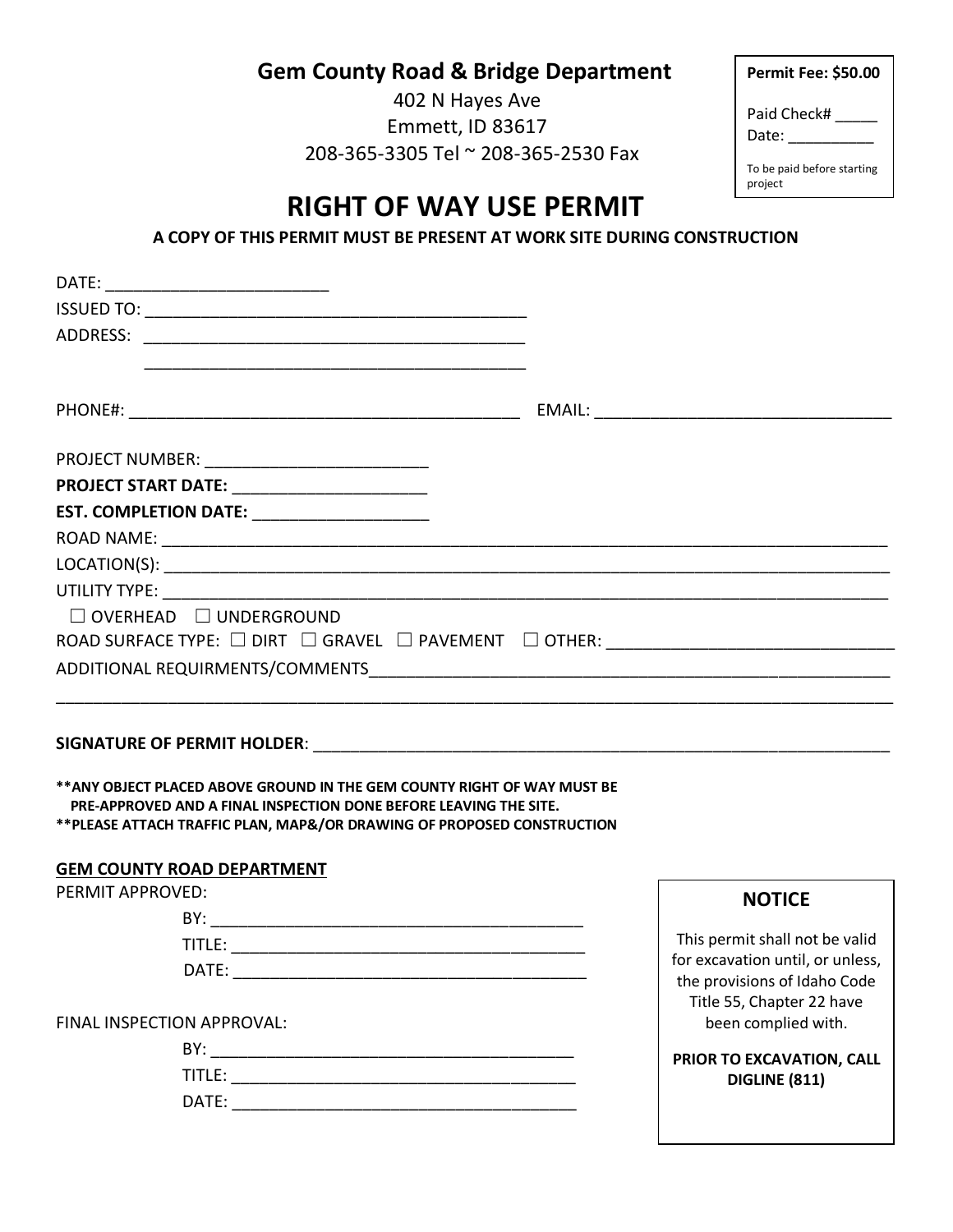## **Gem County Road & Bridge Department**

### **GENERAL PROVISIONS (RIGHT OF WAY USE)**

- 1. All utilities must be installed under any culverts they cross.
- 2. During the progress of the work, such barricades, lights and other traffic control devices shall be erected and maintained as may be necessary or as may be directed for the protection of the traveling public. Said barricades, lights and other traffic control devices shall conform to the current issue of the Manual on Uniform Traffic Control Devices. Parked equipment and stored materials shall be as far from the travelway as feasible. Items left overnight within 30 feet of travelway shall be marked and/or protected.
- 3. In accepting this permit, the permittee, its successors and assigns, agrees to hold Gem County Road and Bridge Department harmless from any and all liability on account of the erection, installation, construction, maintenance or operation of the facilities located under this permit.
- 4. Any disturbance of the traveled surface of the road and/or traffic control devices shall be restored to the satisfaction of the Gem County Road and Bridge Department. Permittee shall be responsible for proper pavement cut, excavation, backfill, compaction and asphalt repair.
- 5. On completion of said work herein contemplated, all rubbish and debris shall be immediately removed and the roadway and roadside shall be left neat and presentable to the satisfaction of Gem County Road and Bridge Department.
- 6. All of the work herein contemplated shall be done to conform with current government and industry standards under the review and to the satisfaction of Gem County Road and Bridge Department, and the entire expense of said review shall be borne by the permittee.
- 7. The Gem County Road and Bridge Department hereby reserves the right to order the change of location or the removal of any structure (s) or facility (ies) authorized by this permit. Said change or removal to be made at the sole expense of the permittee, or its successors and assigns.
- 8. All such changes, reconstruction or relocation by the permittee shall be done in such a manner as will cause the least interference with any of the Gem County Road and Bridge Department work.
- 9. This permit shall not be deemed or held to be an exclusive one and shall not prohibit the Gem County Road and Bridge Department from granting other permits or franchise rights or like or other nature to other public or private utilities, nor shall it prevent the Gem County Road Department from using any of its public rights-of-way, or public places, or affect its right to full supervision and control over all or any part of them, none of which is hereby surrendered.
- 10. The Gem County Road and Bridge Department may revoke, amend, amplify, or terminate this permit or any of the conditions herein enumerated if permittee fails to comply with any or all of its provisions, requirements or regulations as herein set forth or through willful or unreasonable neglect, fails to heed or comply with notices given, or if the utility herein granted is not installed or operated and maintained in conformity.
- 11. The permittee shall maintain at its sole expense the structure or subject for which this permit is granted.
- 12. Adequate drawings or sketches shall be included showing the existing and/or proposed location of the facility with respect to the existing and/or planned location of the highway improvement, the traveled way, the public right-of-way lines and approved access points.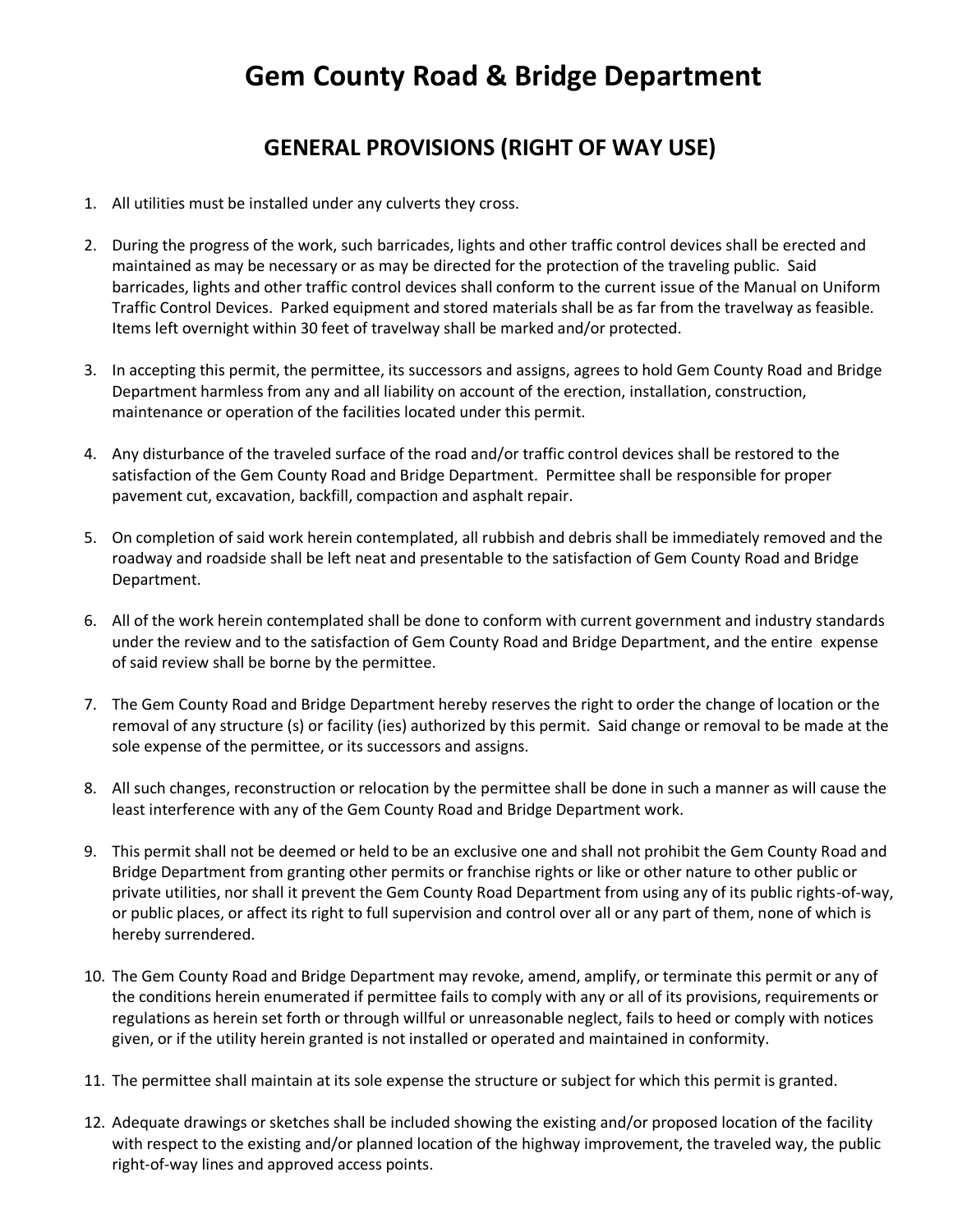- 13. If trench or pavements settlement should occur within one year from the date of installation, repairs shall be made by the permittee as directed by the Gem County Road and Bridge Department at no cost to Gem County Road and Bridge Department. If the permittee fails to make the necessary repairs the Gem County Road and Bridge Department will make the repairs and bill the permittee. No new permits shall be issued to the permittee until such claim has been settled.
- 14. No work shall be started until an authorized representative of the Gem County Road and Bridge Department has given notice to the permittee to proceed. Permittee shall notify the Gem County Road and Bridge Department to schedule a time for road closure and opening. If the work will prevent emergency traffic from traveling through, local law enforcement office must be notified.
- 15. Any replacement of, addition to, or change in the facility granted by this permit shall require a new permit prior to initiation of such work.
- 16. Compaction test required. Follow the ISPWC sections 301 and 306, trench backfilling. Compaction test shall be every 300 Ft.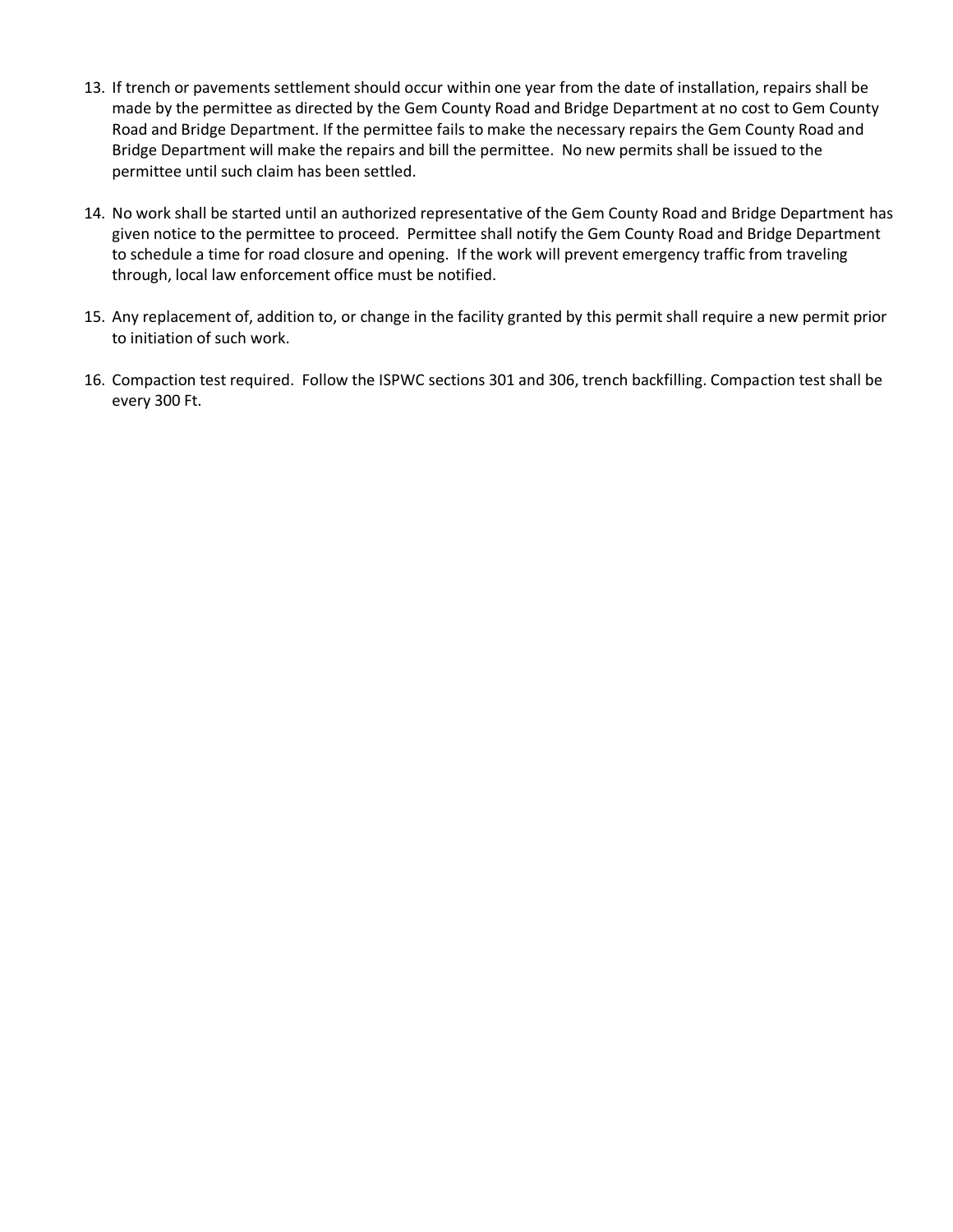#### **A.1 Roadway Right-of-Way**

**A.1.01** A public road is one that has been laid out, located and recorded as a roadway by order of the Agency's Board of Commissioners, or a road that has been used as a roadway for a continuous period of five (5) years provided it shall have been worked and kept up at the expense of the public. All unrecorded right-of-ways shall have a minimum prescriptive right-of-way width of fifty (50) feet. Recorded right-of-ways may vary in width. The roadway shall consist of the entire width within the right-of-way, not merely the traveled portion thereof. No future road shall be accepted by the Agencies as a public roadway unless it meets the standards established by these Roadway Standards.

**A.1.02** Approach Permits: Issuance of an approach permit providing ingress-egress to an existing roadway shall not be granted unless additional right-of-way adjacent to the existing roadway is transferred to the appropriate Agency as may be needed to satisfy the classification of the roadway under Section [15] Dedication shall be in the form as outlined in Section\_\_\_\_\_\_.

**A.1.03** Private Roads: Subdivisions proposed and developed with private roads, as authorized by Idaho code 50- 1309, will remain as such. A private road may become a public road, provided it can be documented to have been constructed in accordance with the Standards set forth herein and appropriate right-of-way is dedicated to the appropriate Agency by acceptable deed or easement.

**A.1.04** Construction drawings shall be prepared at a scale sufficient to clearly show the details of the project. In no event shall the drawings be prepared at a scale smaller than 1" = 50' horizontal and 1" = 5' vertical.

**A.1.05** Typical construction drawings and specifications shall include the following as a minimum:

a. Name of the excavation site and identification of the parties involved (Names, addresses and telephone numbers of the owner/developer, the project surveyor and the project engineer).

- b. Vicinity map showing the relationship of the project to the surrounding area.
- c. A copy of the proposed final plat showing necessary easements.
- d. Existing features and topography as required from the preliminary plat.
- e. Plan and profile views of proposed roadways with horizontal and vertical alignments clearly shown and controlled. The vertical alignment shall be referenced to an existing ground profile. The Agencies, at their option, may also require cross sections of the roadway at various locations or intervals. The drawings must clearly denote any special design considerations necessary for construction of the roadway.
- f. Details of roadway cross-section showing borrow pits, side slopes, gravel types and depths and asphalt surface.
- g. Grading and drainage plan including drainage calculations, structures, culverts and an operation & maintenance plan with provisions for the homeowners association to be responsible for the drainage system. The construction drawings must include provisions for proper drainage of natural watercourses and of the roadway section.
- h. Pressure irrigation system plan including an operation & maintenance plan with Provisions for the homeowners association to be responsible for the Irrigation System.
- I. The proposed locations for street signs, street lights, and mailbox clusters.
- j. Construction specification for all phases of the work.

If applicable the following shall be required:

- k. Design and details for bridges including structural calculations and geotechnical Foundation recommendation.
- l. Design and details for gravity irrigation improvements to be reviewed and approved by the appropriate entity (Irrigation or Drainage)

m. Design and details for water and/or sewer systems to be reviewed and approved by